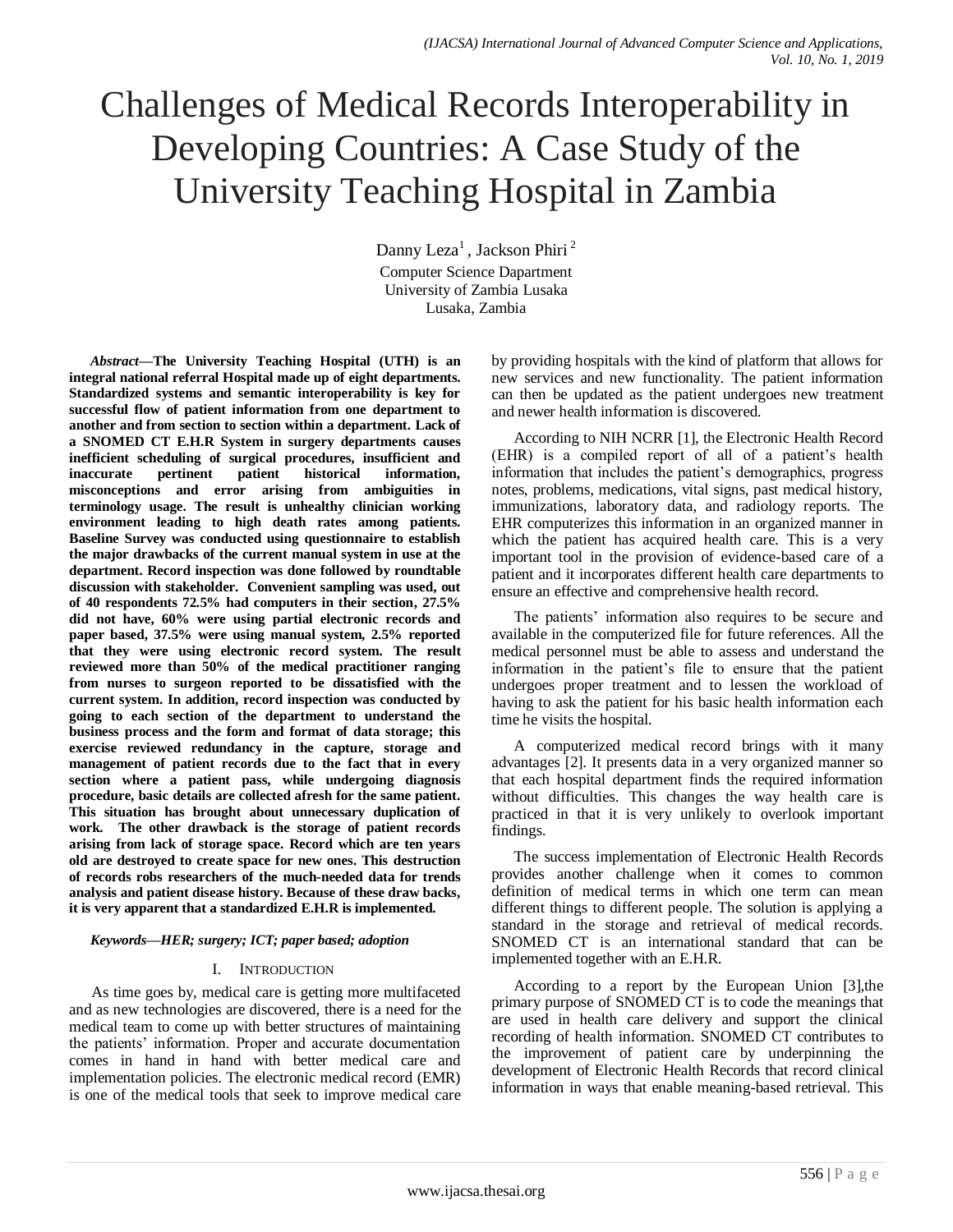provides effective access to information required for clinical decision support and consistent.

# *A. Overview of Study*

In this study, we seek to understand the challenges faced by the University Teaching Hospital in Lusaka Zambia, Surgery Department, and view of the information system they are using to manage patient records. The study highlights, the importance of electronic health records in. We further propose a clinic terminology standard as a means of alleviating terminology semantic challenges.

# *B. Importance of Clinical Terminology*

Clinical terminologies[4] are highlighted in the scientific literature as a key factor for improving communication of clinical data and increase availability of relevant information for the various stakeholders within the health sector.

Clinical terminologies have potential to support development and configuration of Electronic Health Records or Clinical Information Systems (CISs) that enable semantic interoperability and support efficient and effective data entry and retrieval [4]. Various definitions of Semantic interoperability in health exist.

"Semantic interoperability means ensuring that the precise meaning of exchanged information is understandable by any other system or application not initially developed for this purpose [5]."

Hence a prerequisite in achieving Semantic interoperability is standardized concept systems (like SNOMED CT) because they are the mean to representing clinical meaning unambiguously. E.H.R are configured to transform the clinicians" documentation needs and requirements for functionality into templates which best support the clinical practice.

# *C. Why Focus on Electronic Health Records and Interoperability?*

The World Health Organization (WHO) defined health in its broader sense in its 1948 constitution as "a state of complete physical, mental, and social well-being and not merely the absence of disease or infirmity." [5] This term has been defined elsewhere as "Health is the level of functional and metabolic efficiency of a living organism. In humans [6] it is the ability of individuals or communities to adapt and self-manage when facing physical, mental, psychological and social changes with environment." Healthy population lives longer and contributes to the development of the nation. It therefore goes to say [7] healthy is wealthy. Hence, developing countries like Zambia have to understand the challenges that exist in providing health care and find ways of overcoming them. This is will contribute significantly to the building of wealthy in these countries.

Information Communication Technologies have been seen to drive business growth globally [8] [9], this is evidenced by the growth of global spending in ICT [10] which is forecasted at \$4.8 Trillion by the end of 2018. If the business community[11] have benefited from the growth in the ICT sector, it is reasonable that healthy sector can make positive strides as well once ICTs have been put to use.

Studies [12] have shown that the use of ICT in the health sector is capable of increasing efficiency, reducing errors, supporting more team-based care, improving integration of best practice into routine care, enabling consumers to engage more actively in their care, and producing more efficient services through changes in professional roles and responsibilities. The ICT infrastructure [9] required to revolutionaries the business processes in a particular health sector are cheaper to acquire if the cost is compared to the benefits which would accrue.

Information and Communication Technology (ICT) [13] has revolutionizing our lives, our ways to interact with each other, and day-to-day life and work. Its application in health is described broadly as eHealth, which includes telemedicine, electronic medical records, electronic health records and health information systems with decision support, mobile health and eLearning tools. eHealth has shown potential in facilitating a better health care delivery system, leading to better health and universal health coverage. It creates access, enhances quality, improves primary health care interventions and can act as a solution for situations where human resources for health are scarce.

*1) Implementation of records systems in hospitals*: Many countries [14] are strategically pushing the agenda of implementing EHR through incentives. This because in most of the developed countries particularly in the USA, a lack of adoption of Electronic Health Record is interpreted as a deviation from standard of care. The developed countries have obvious reasons for pushing the agenda of EHR implementation. This because of benefits, which come with this implementation. In addition, if these developed countries discovered the advantage is it just means that developing countries can also benefit from the advantage.

EHR bring about great potential benefits and a high likelihood of outcome. Among them are:

*a)* The reduction of costs [15] achieved through the reduction in duplication of services and the reduction in the number of personnel through computerization of manual services and automation of coding.

*b)* Two [16] EHRs improve quality of care due to diminished medical errors by providing healthcare workers with decision support systems. They also promote evidencebased medicine[17] by providing access to unprecedented amounts of clinical data for research that can increase the level of knowledge of effective medical practices.

*c)* EHRs [14] improve the efficiency and effectiveness with which patient care services are delivered by clinicians. They allow for simultaneous remote access to patient data[18], legibility of records, safer data storage, patient data confidentiality, flexible data layouts, and continuous data processing.

*d)* EHRs are more reliable due to the presence of a good backup system for disaster recovery.

*e)* Patient satisfaction is enhanced through the smooth handling of referrals, reduction of the need for multiple tests,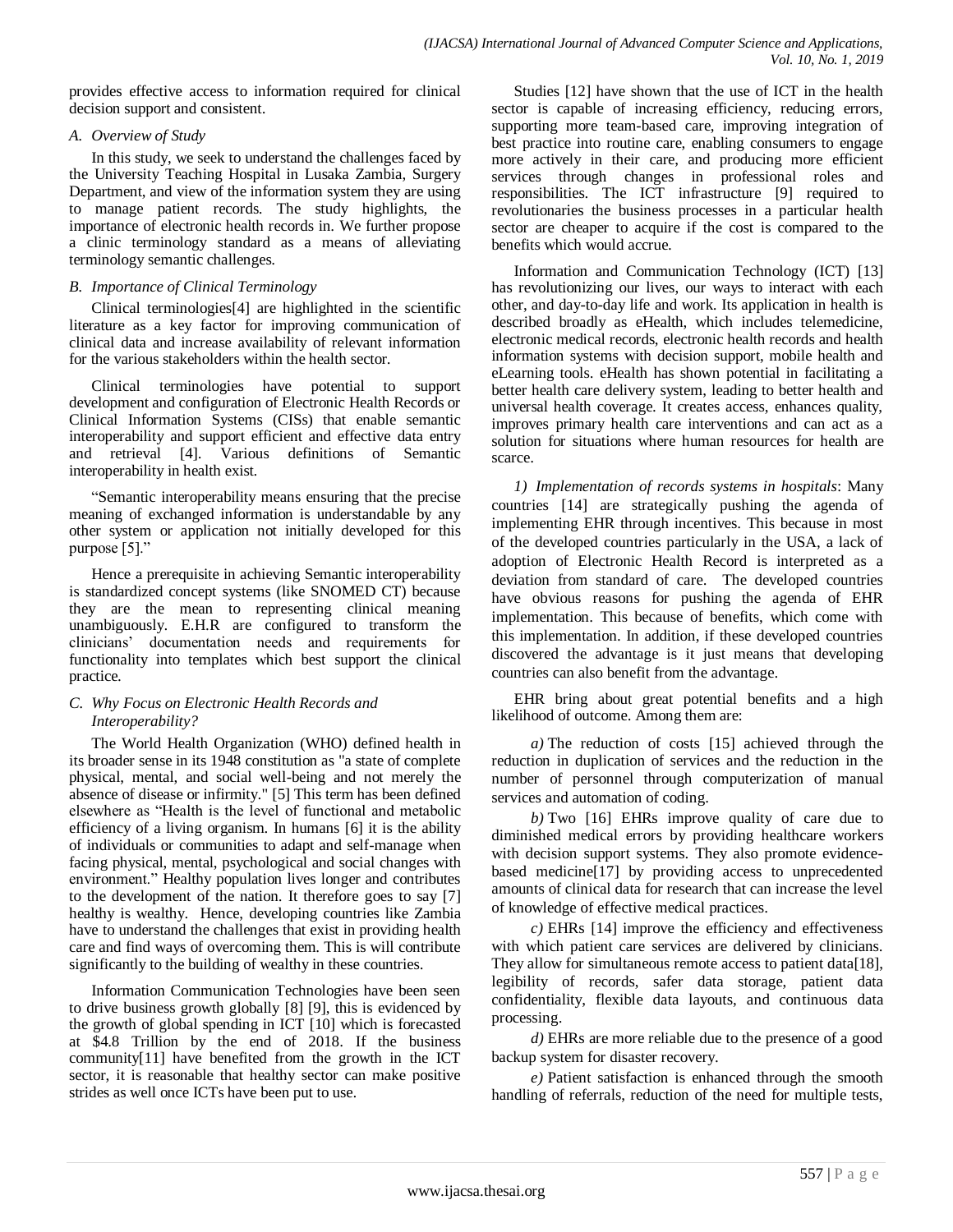ease in accessing results and detection of serious health threats that may be life threatening [19].

In view of the aforementioned, benefits of ICTs and particularly EHRs, it is imperative to look at the use of manual records in health care management focusing on the University Teaching Hospital Lusaka.

*2) The university teaching hospital and electronic health records*: The University Teaching Hospital (UTH) is an integral national referral hospital made up of eight departments. The Department of Surgery has been an integral part of The University Teaching Hospital since the time it was established, by then called Lusaka Central Hospital. It is currently the largest Department with the most diverse specialized units such as; General surgery, Orthopedic and Trauma, Ophthalmology, Urology, Pediatric Surgery, Otorhinolaryngology (ENT), Cardiac, Laparoscopy, Neurosurgery, Maxillofacial, Infrastructure and patient care;

The department has casualty unit, which are entry point for most surgical patients. It also functions as emergency and disaster management unit. They are later channeled to either surgical admission wards for those who need urgent attention or the various specialized clinics appropriately [20].

At present, there are two major systems, which are used for patient"s records, and for statistical information and these are Smartcare and DHMIS.

Smartcare [21] is an Electronic Health Record (EHR) System used for management of client health records, generation of reports and in auxiliary services such as pharmacy, labs, logistics and user and provider management. Smartcare is generally considered as being made up of 3 subsystems which are: the trained and certified users, the software system and computers and other physical infrastructure that supports use of the system [22]. The concept behind this system was to enable HIV positive patient access their drugs from any health care facility. Hence, it cannot handle the challenges of a Department like Surgery

The rationale for DHMIS has been that the availability of operational, effective and efficient health management information systems is an essential component of the required district management capacity. The logic is that effective and efficient HMIS will provide district health managers with the information required to make effective strategic decisions that support district performance and sustainability in these decentralized health systems [23]. This system is mainly focused on the management information part. It has been in use at the University Teaching Hospital as well as in many of the Government Hospital through Zambia. The system is an Open source and many countries of the World are using it [24]. Its main use is for statistical data for manager to help them make decision.

These two systems cannot adequately solve the problems associated with the surgery department at the University Teaching Hospital in Lusaka.

# *D. Problem Statement*

The surgery department despite being the largest of the eight (8) department of the University Teaching of Zambia has not taken advantage of benefits which arise from the adoption of Electronic Health Records. The diversity of clinicians who participate in surgical procedure also require not just EHR adoption, but a semantically standardized one. Sematic Standardization involves the application of coding system Snomed CT to help curb possibilities of ambiguities which can lead to misunderstanding resulting mishandling of patients.

UTH Surgery being the national referral center has a high number of cases thereby causing a big challenge in the scheduling of patients in the limited number of operating rooms. Despite the limited number of operating rooms availability, the major problem also arises due to the lack of preoperative information due to the absence of Standardized EHR.

The efficient scheduling of surgical procedures in the operating room suites is dependent on maximizing the use of each suite, while accommodating the surgeons' requests for a specific date, time, routine supplies, and any special instruments and/or supplies required for the procedure. Tracking surgeons' preferences and average times for procedures is cumbersome and often inaccurate without the benefit of computerization, especially in an environment having many surgeons and a high volume of procedures.

Without easily accessible and accurate historical information for average times, delays in the schedule will impact negatively on customer service and drive costs upward. If information is difficult to attain, cost analysis per procedure or economic credentialing for individual surgeons proves to be almost impossible to attain.

The operating room impacts the clinical, financial, and administrative practices of many other departments throughout the hospital. From the time the procedure is scheduled, until the patient is discharged, accurate information must be communicated to ensure that efficient and effective patient care is provided as well as the proper allocation of resources [18].

# *E. Objectives*

The goal of this study is to review the systems which in use at the University Teaching Hospital of Lusaka"s surgery department, understand the challenges and suggest solutions by proposing an EHR model.

# II. METHODOLOGY

In the quest to establish the Patient Record System being used at the University Teaching Hospital in Lusaka, a descriptive quantitative analysis was used. This supported further by formal and informal interviews with stakeholder. Record inspection was done by going through all the books and files involved in the patient care management process from the time the patient arrives to the time of discharge.

Convenient sampling was used due to time and the nonaccessibility of the target population. The population is made of clinicians who are very busy. A total of 48 questionnaires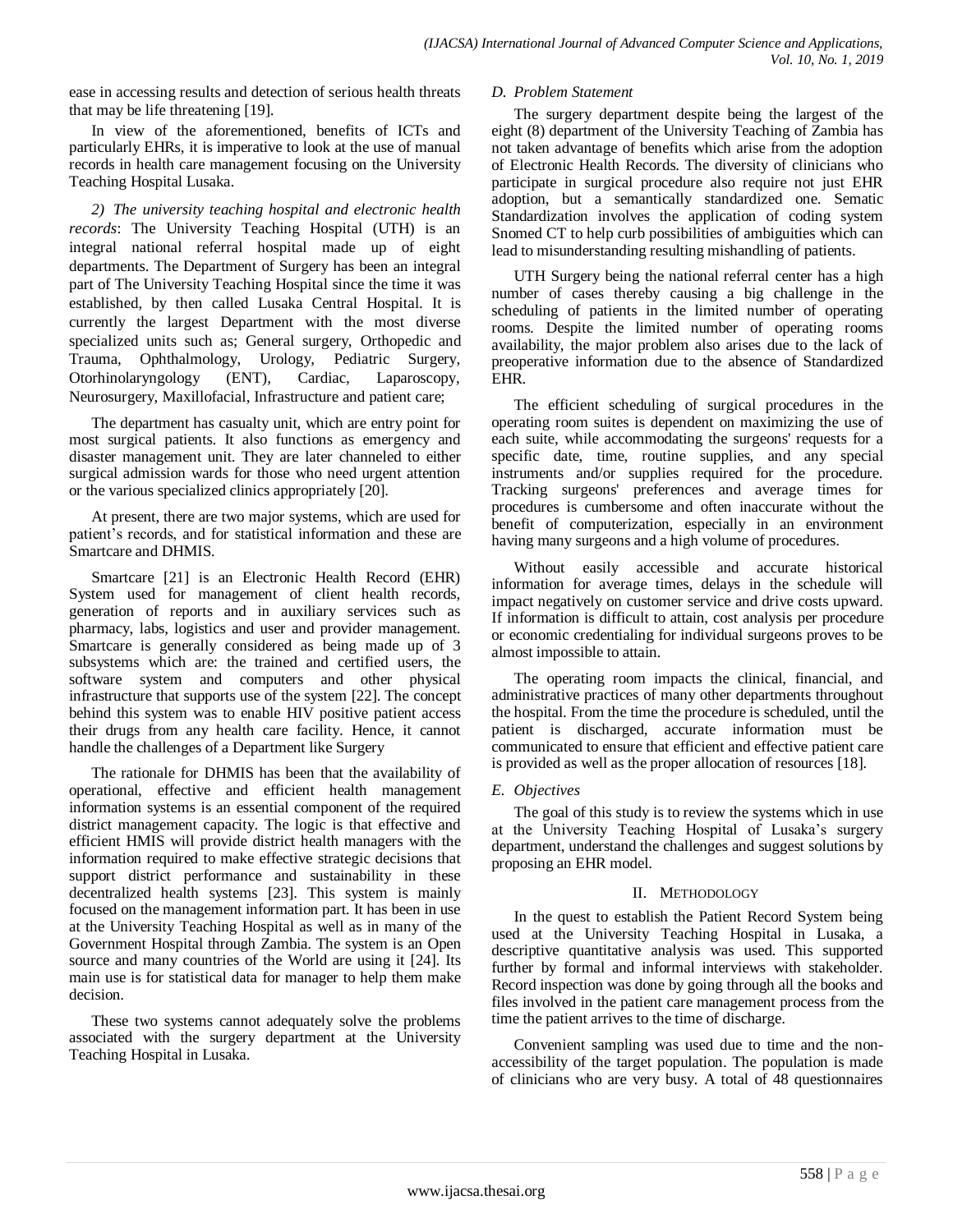were administered and only 40 were successfully answered. This represented a response rate of 83%.

The questionnaire data were entered into a statistical package called SPSS version 20 and descriptive statistics showing frequency and percentage were obtained.

After analysing the result of the baseline, record inspection and focus group discussion with the members of staff of the Department of Surgery University teaching Hospital was done.

This was followed by a review from literature of Surgical Operating Room (OR) patient scheduling methods. From the studied methods one was picked and as the solution to be implemented in the system.

The important design that was carried out was the application of the sematic standardisation coding system called Snomed CT. For the international version of Snomed, CT was adopted for easy access and the design of incorporating it into the system was developed.

# III. FINDINGS

The findings are presented here beginning with descriptive from the questionnaire, followed by records inspection, the patient flow chart and finally the Excel Database used to enter patient data.

Table 1 is demographic descriptive of the respondents covering gender, age group, highest level of education, job title and length of time working in the department.

Out of a total of 40 respondents, 20(50%) were female and 20(50%) were male. 4(10%) out of a total of 40 reported that they were below the age of 29, 9(22.5%) out of 40 reported that they were aged between 30-39, 16(40%) out of 40 were between 40-49 years, 11(27.5%) out of 40 were 50 years and above. In terms of highest level of education, 5(12.5%) were certificate holders, 13(32.5%) were diploma holders, 14(35%) were degree holders and 8(20%) were holders of post graduate qualifications.

For the variable Job title, 5(12.5%) were nurses, 9(22.5%) were doctors, 20(50%) were surgeons and 5(12.5%) were anesthetist. In terms of the numbers of years the respondents have been working with the department of surgery, 3(7.5%) reported to have been in the department for less than a year, 13(32.5%) reported to have been in the department between 1- 5years, 13(32.5%) had been with the department 6-10 years and 11(27.5%) have spent more than 10 years at the department.

The question of infrastructure is very important was important especially the existence of a personal computer. Table 2 shows that 29(72.5%) out of 40 reported that they had a computer in their department or office, and 11(27.5%) out of 40 reported that they did not have a computer.

Table 3 shows that 1(2.5%) reported that the department had fully implemented electronic record system, 24(60%) reported that the department was using both paper based and electronic health record system, and 15(37.5%) reported that they did not have an electronic record system.

#### TABLE I. DEMOGRAPHIC DATA

| <b>GENDER</b> | <b>FREQ</b> | <b>PERC</b> |
|---------------|-------------|-------------|
| male          | 20          | 50.0        |
| female        | 20          | 50.0        |
| <b>Total</b>  |             | 100.0       |

AGE GROUP

|                       |    | 10.0  |
|-----------------------|----|-------|
| <b>Under 29 years</b> |    |       |
| 30-39 years           |    | 22.5  |
| $40-49$ years         | 16 | 40.0  |
| 50 years or over      | 11 | 27.5  |
| <b>Total</b>          | 40 | 100.0 |

HIGHEST LEVEL OF EDUCATION

| <b>Certificate</b>   | 5  | 12.5  |
|----------------------|----|-------|
| <b>Diploma</b>       | 13 | 32.5  |
| Graduate             | 14 | 35.0  |
| <b>Post Graduate</b> | 8  | 20.0  |
| <b>Total</b>         | 40 | 100.0 |
| <b>JOB TITLE</b>     |    |       |
| <b>Nurse</b>         | 5  | 12.5  |
| <b>Doctor</b>        | 9  | 22.5  |
| <b>Surgeon</b>       | 20 | 50.0  |
| anesthetist          | 5  | 12.5  |
| <b>Record Clerk</b>  | 1  | 2.5   |
| <b>Total</b>         | 40 | 100.0 |
|                      |    |       |

FOR HOW LONG HAVE YOU BEEN WORKING IN THIS FACILITY

| Less than 1 year   | 2  | 7.5   |
|--------------------|----|-------|
| $1 - 5$ years      | 13 | 32.5  |
| $6 - 10$ years     | 13 | 32.5  |
| More than 10 years |    | 27.5  |
| Total              | 40 | 100.0 |

| EXISTENCE OF COMPUTER IN THE DEPARTMENT OR SECTION<br>TABLE II. |  |
|-----------------------------------------------------------------|--|
|-----------------------------------------------------------------|--|

| <b>IS THERE A</b><br><b>COMPUTER(S) IN YOUR</b><br>DEPARTMENT? | <b>FREQUENCY</b> | <b>PERCENT</b> |
|----------------------------------------------------------------|------------------|----------------|
| yes                                                            | 29               | 72.5           |
| no                                                             | 11               | 27.5           |
| Total                                                          | 40               | 100.0          |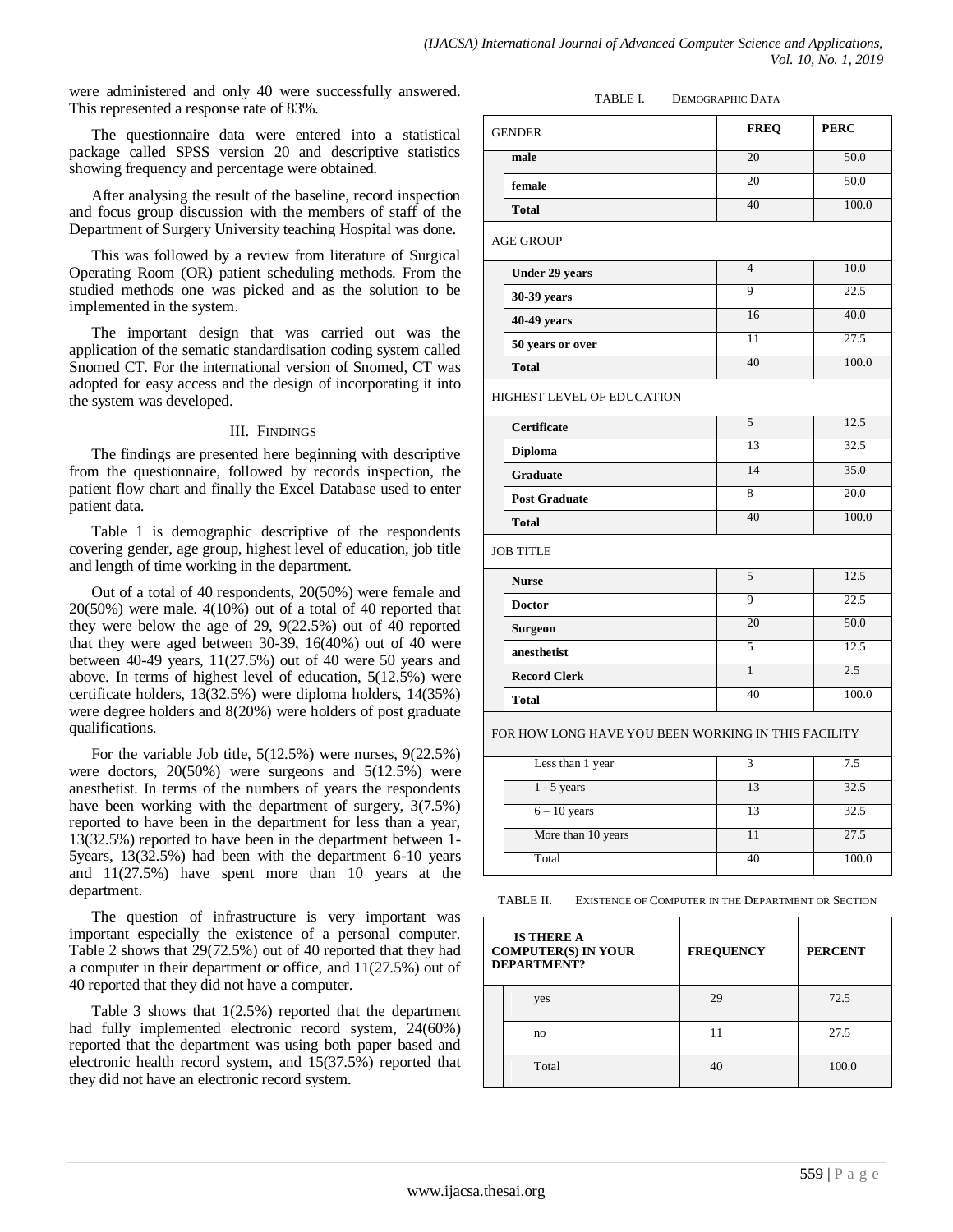| <b>CHOOSE WHAT BEST DESCRIBES THE LEVEL OF</b><br>ELECTRONIC MEDICAL RECORD SYSTEM IN YOUR<br><b>DEPARTMENT?</b> | <b>FREQUENCY</b> | <b>PERCENT</b> |
|------------------------------------------------------------------------------------------------------------------|------------------|----------------|
| Management of health records in this department is electronic.                                                   |                  | 2.5            |
| Management of health records in this department is hybrid<br>(partially electronic and partially paper-based.)   | 24               | 60.0           |
| We do not have electronic medical records in this department.                                                    | 1.5              | 37.5           |
| Total                                                                                                            | 40               | 100.0          |

TABLE III. LEVEL OF ELECTRONIC RECORDS IMPLEMENTATION

From Table 4, the response using a Likert scale (1 strongly disagree, 2 disagree, 3 uncertain, 4 agree, 5 strongly agree) to the statement: the scheduling of patients to be operated on is known in advance, except for emergency cases were, 3 (7.5%) out of 40 disagree, 16(40%) were uncertain, 17(42.5%) agree, 4(10%) strongly agree. Combined total of those whose were uncertain and those who disagreed, we have almost 40.75% of respondents who disagree or are not sure about every important statement.

Using the Likert scale as explained above, the respondents to the statement; Information regarding a particular patient before surgery is readily available during operation procedures as follows: 2(5%) out of 40 strongly disagreed, 6(15%) out of 40 disagreed, 15(37.5%) were uncertain, 14(35%) out of 40 agreed and 3(7.5%) strongly agreed.

Using the Likert scale as explained above, the respondents to the statement; all supplies necessary for operation procedure are known in advance via existing system and are made available before commencement of operation procedure as follows: 1(2.5%) out of 40 strongly disagreed, 7(17.5%) out of 40 disagreed, 14(35%) were uncertain, 15(37.5%) out of 40 agreed and 3(7.5%) strongly agreed.

The first part of Table 5 shows ratings by respondents on the privacy and security of patient's medical data.  $7(17.5%)$ disagreed, 22(55%) were uncertain, 11(27.5) agreed. The second part of Table 5 shows ratings by respondents regarding easiness of reports generation under the current system. 3(7.5%) disagreed, 26(65%) were uncertain, 10(25%) agreed, and 1(2.5%) strongly agreed. The third part of Table 5 shows the respondents rating of their level of satisfaction with the current system being use. 1(2.5%) were very satisfied, 20(50%) were dissatisfied, 17(42.5%) were uncertain with their level of satisfaction, 2(5%) were satisfied.

| for emergency cases | The Schedule of patients to be operated on is known in advance, except                                                                          | Frequency      | Percent              |  |
|---------------------|-------------------------------------------------------------------------------------------------------------------------------------------------|----------------|----------------------|--|
|                     | disagree                                                                                                                                        | 3              | 7.5                  |  |
|                     | uncertain                                                                                                                                       | 16             | 40.0                 |  |
|                     | agree                                                                                                                                           | 17             | 42.5                 |  |
|                     | strongly agree                                                                                                                                  | $\overline{4}$ | 10.0                 |  |
|                     | Total                                                                                                                                           | 40             | 100.0                |  |
|                     | Information regarding a particular patient before surgery is readily available during operation procedures                                      |                |                      |  |
|                     | strongly disagree                                                                                                                               | $\overline{c}$ | 5.0                  |  |
|                     | disagree                                                                                                                                        | 6              | 15.0                 |  |
|                     | uncertain                                                                                                                                       | 15             | 37.5                 |  |
|                     | agree                                                                                                                                           | 14             | 35.0<br>7.5<br>100.0 |  |
|                     | strongly agree                                                                                                                                  | 3              |                      |  |
|                     | Total                                                                                                                                           | 40             |                      |  |
| procedure           | All supplies necessary for operation procedure are known in advance via existing system and are made available before commencement of operation |                |                      |  |
|                     | strongly disagree                                                                                                                               | 1              | 2.5                  |  |
|                     | disagree                                                                                                                                        | $\overline{7}$ | 17.5                 |  |
|                     | uncertain                                                                                                                                       | 14             | 35.0                 |  |
| Valid               | agree                                                                                                                                           | 15             | 37.5                 |  |
|                     | strongly agree                                                                                                                                  | 3              | 7.5                  |  |
|                     | Total                                                                                                                                           | 40             | 100.0                |  |

#### TABLE IV. OPERATING ROOM AND PATIENT SCHEDULING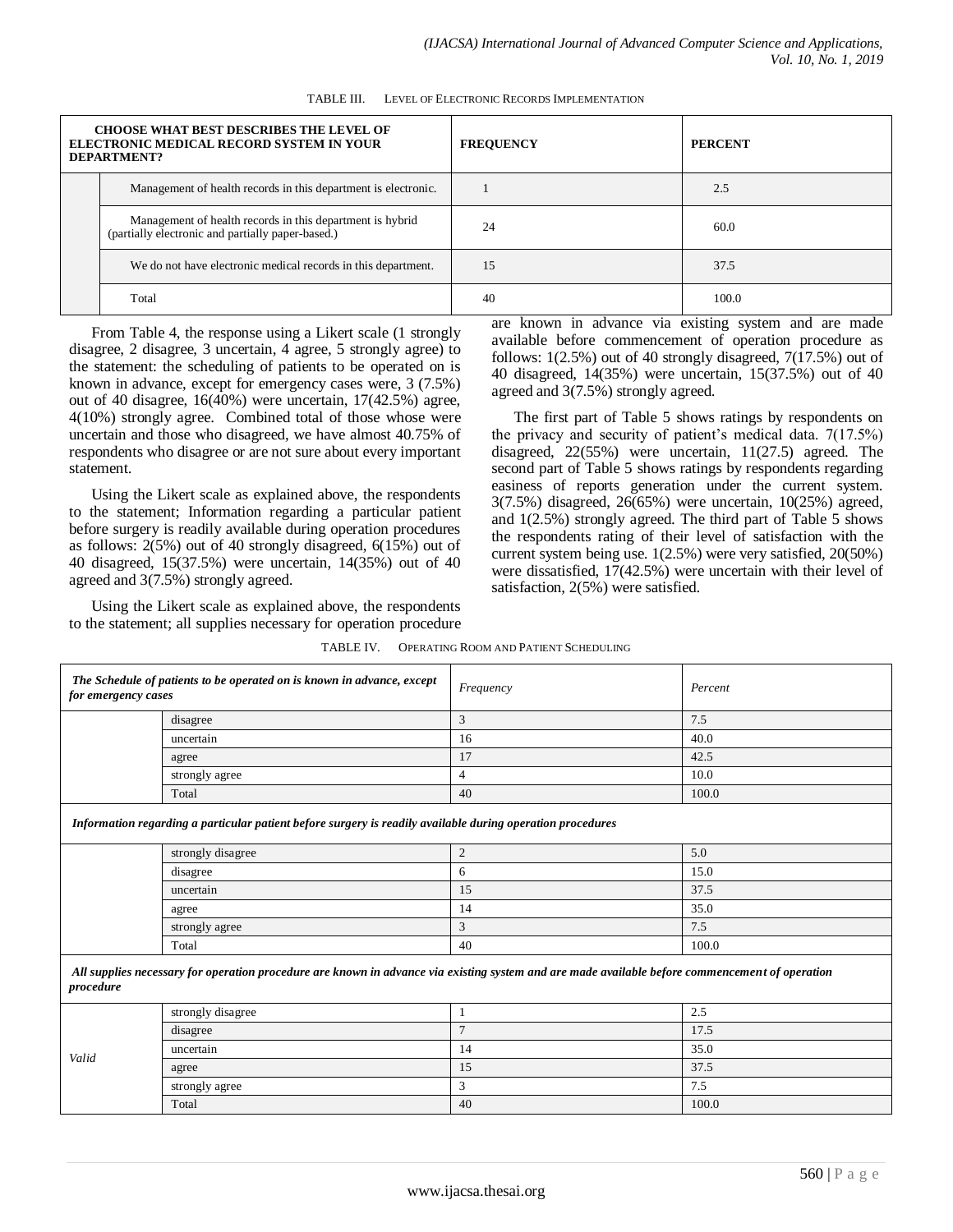| TABLE V. | PATIENT SCHEDULING, REPORT GENERATION, LEVEL OF SATISFACTION |  |
|----------|--------------------------------------------------------------|--|
|          |                                                              |  |

| Rating in terms of privacy and security of patient's medical data |                                                         | Frequency      | Percent |
|-------------------------------------------------------------------|---------------------------------------------------------|----------------|---------|
|                                                                   | disagree                                                | $\overline{7}$ | 17.5    |
|                                                                   | uncertain                                               | 22             | 55.0    |
|                                                                   | agree                                                   | 11             | 27.5    |
|                                                                   | Total                                                   | 40             | 100.0   |
|                                                                   |                                                         |                |         |
|                                                                   | Rating of report generation with the current system     |                |         |
|                                                                   | disagree                                                | 3              | 7.5     |
|                                                                   | uncertain                                               | 26             | 65.0    |
|                                                                   | agree                                                   | 10             | 25.0    |
|                                                                   | strongly agree                                          |                | 2.5     |
|                                                                   | Total                                                   | 40             | 100.0   |
|                                                                   |                                                         |                |         |
|                                                                   | Rating of Level of Satisfaction with the current system |                |         |
|                                                                   | very dissatisfied                                       | 1              | 2.5     |
|                                                                   | dissatisfied                                            | 20             | 50.0    |
|                                                                   | uncertain                                               | 17             | 42.5    |

satisfied  $\begin{array}{|c|c|c|c|c|c|c|c|c|} \hline 2 & 5.0 & 5.0 \hline \end{array}$  $\begin{array}{|c|c|c|c|c|c|c|c|c|} \hline \end{array}$  100.0  $\begin{array}{|c|c|c|c|c|c|c|c|} \hline \end{array}$  100.0  $\begin{array}{|c|c|c|c|c|c|c|c|c|} \hline \end{array}$ 

#### *A. Findings from Record Inspection*

Despite, what the quantitative results from the questionnaire have revealed, the picture on the ground was better painted by the actual physical inspection of the systems being used by the UTH Surgery Department. Permission was obtained to capture the books which were used to register patients when they arrive at the hospital, admission registered, ward round progress report, operation room scheduling book, shift book report. Fig. 1 shows some of the books that are being used for managing patient records.

The patient traffic chart, shown in Fig. 2, indicates two possible points of entry into the Hospital depending on the condition of the patient. Post trauma patient or Mass Casualty event victims will enter through the emergency room, if they have relatives with them, registration is done on their behalf, the nurse will collect vitals and at the same time screening by the medical officers at casualty is done.

The other entry is for cold cases or non-emergency cases. These start off by first registering their details with the clerk at the reception, from here they proceed to the casualty nurse for collection of the vitals and once they finish here, the proceed to the screening rooms (casualty medical officers.

After the patient has been screened, they can be taken for further imaging (xray, ultrasonography, CT), then proceed to the surgical ward which can either be male or female ward depending on their gender. Or after a patient has been screened, they can proceed to either the male or female surgical ward depending on their gender. The next place they go to is Phase V Operating Theatre (Emergency OR). From this theatre, a patient can be taken to C-block wards or Intensive Care Unit (ICU) or G-block wards for recovery until discharge. If the patient is taken to ICU, it means they mean need to go to Phase III Operating room. The chart below shows the patient flow chart. Fig. 1. Pictures of Manual Records in use.

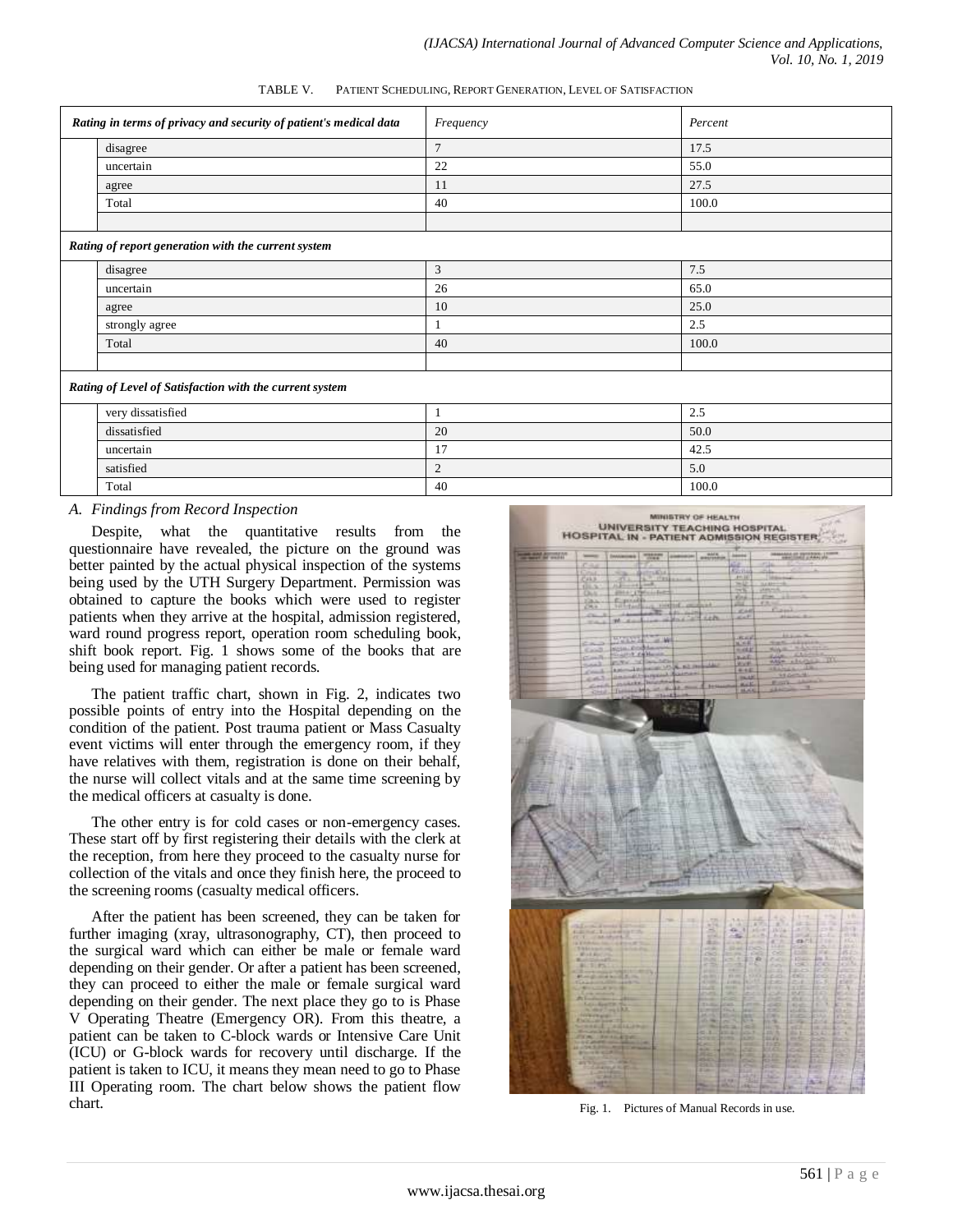



| $\mathbf{I}$ |                                                          |                                                                                                                |                                       | <b>GENERAL AND DEMOGRAPHIC INFORMATION</b>                                               |                                                                                       |                                                                 |                                                                           |                                                      |                                                    |                                                                                              |                                                                                                                                                      |                                                                         |                                    |                                                                           |                                                          |
|--------------|----------------------------------------------------------|----------------------------------------------------------------------------------------------------------------|---------------------------------------|------------------------------------------------------------------------------------------|---------------------------------------------------------------------------------------|-----------------------------------------------------------------|---------------------------------------------------------------------------|------------------------------------------------------|----------------------------------------------------|----------------------------------------------------------------------------------------------|------------------------------------------------------------------------------------------------------------------------------------------------------|-------------------------------------------------------------------------|------------------------------------|---------------------------------------------------------------------------|----------------------------------------------------------|
| 19           | <b>DATE OF</b><br><b>ATTENDANCE</b><br><b>/ADMISSION</b> | 500000<br><b>POINT OF</b><br><b>ATTENDANC</b><br>E/ADMISSIO<br>м<br><b>IER/LCC/HC</b><br><b>C/MWW/FS</b><br>WI | <b>DATE OF</b><br>DISCHARGE/<br>DEATH | <b>MUMBER OF</b><br><b>CURRENT</b><br><b>ADMISSION</b><br><b>TO NTH</b><br><b>CANTOO</b> | <b>DURATION OF</b><br>HOSPRIAL STAY<br><b><i>BNFATENT</i></b><br><b>DAYS OF CARE)</b> | PATIENT<br>STAY<br><b>STATUS</b><br>ONPATIEN<br><b>T/LODGER</b> | <b>NEW RIFE</b><br><b>REFERRAL TYPE</b><br><b>ISELF/INSTITUTIONA</b><br>u | NAME OF<br><b>REFERING</b><br><b>INSTITUTIO</b><br>м | <b><i>REFERING</i></b><br>INSTITUTION<br>(GRZ/PVT) | 11.197<br>REFERING<br><b>INSTITUTION</b><br>STATURE<br><b>DIP/HC/DN/C</b><br><b>H/GH/THI</b> | <b><i>STEPHEN BRAND BRAND</i></b><br><b>HEALTH INSURANCE</b><br><b>COVER TYPE</b><br><b>BIVSCRANCE/HOSPIT</b><br>AL SCHEME/OUT OIL<br><b>POCKET)</b> | <b>HEALTH</b><br>INSURANCE<br><b>COVER</b><br>PROVIDER<br><b>MARKET</b> | <b>EMPLOYMENT</b><br><b>STATUS</b> | <b>ALCOHOL: NO</b><br><b>AVERAGE DAILY</b><br><b>INCOME</b><br>(ESTIMATE) | AVERAGE<br><b>MONTHLY</b><br><b>INCOME</b><br>(ESTIMATE) |
|              |                                                          |                                                                                                                |                                       |                                                                                          |                                                                                       |                                                                 |                                                                           |                                                      |                                                    |                                                                                              |                                                                                                                                                      |                                                                         |                                    |                                                                           |                                                          |
|              |                                                          |                                                                                                                |                                       |                                                                                          |                                                                                       |                                                                 |                                                                           |                                                      |                                                    |                                                                                              |                                                                                                                                                      |                                                                         |                                    |                                                                           |                                                          |
|              |                                                          |                                                                                                                |                                       |                                                                                          |                                                                                       |                                                                 |                                                                           |                                                      |                                                    |                                                                                              |                                                                                                                                                      |                                                                         |                                    |                                                                           |                                                          |
|              | ٠<br><b>Shield</b>                                       | PATIENT'S DB                                                                                                   |                                       | <b><i>PATENTS DE FORM</i></b>                                                            |                                                                                       | SURGICAL LIST DR                                                | SURGICAL LIST DE FORM                                                     |                                                      | Ortho in  (4)                                      |                                                                                              | $\left  \cdot \right $                                                                                                                               |                                                                         | The American Inc.                  |                                                                           |                                                          |



# *B. Microsoft Excel Database*

In order to take advantage of the computers which currently exist in the department, the person who are sophisticated computer users have developed a database to help register patient details, schedule patients for operations, plan operation supplies and record outcome. Fig. 3 shows the sample screen shoots capture for the MS Excel Database or Record System.

# *C. Solution Design*

After establishing the need on the ground through the baseline survey conducted. There was need to design a system that will fully respond to the challenges being faced. The two main areas design which this paper focusses on is the scheduling of patients and block scheduling system was chosen [25]. The design also took into consideration the application of Standardised Nomenclature of Medical Terms Clinical Terms (SNOMED CT). For the purpose of eliminating sematic ambiguities, Snomed CT is proposed. Snomed CT will be integrated within the system by enabling the user of the EHR system to open the International Snomed CT browser [26] with the application. In addition, an offline terminology application will be installed together with the system on the user machine. The user will there have two options, online browser which actually require internet accessibility or the offline system called CliniClue. When Snomed browser is accessed, the user will be able to find the concept Id for the particular diagnosis or prescription. This Id will be entered along aside the description but in a different text box. This diagnosis or prescription, when it is viewed, will enable the user to authentic the writing by looking up the Id provided.

The proposed solution is designed with interoperability in mind. The architecture of the proposed solution is as shown in Fig. 4. Electronic Health Record System interoperable by design [27]. HL-7 [28] is the Standard proposed for Application Programming Interface which will enable future systems from other departments and Hospitals to link to the proposed solution.

SNOMED CT provide for the elimination of ambiguities by coding the human body part or disease [29].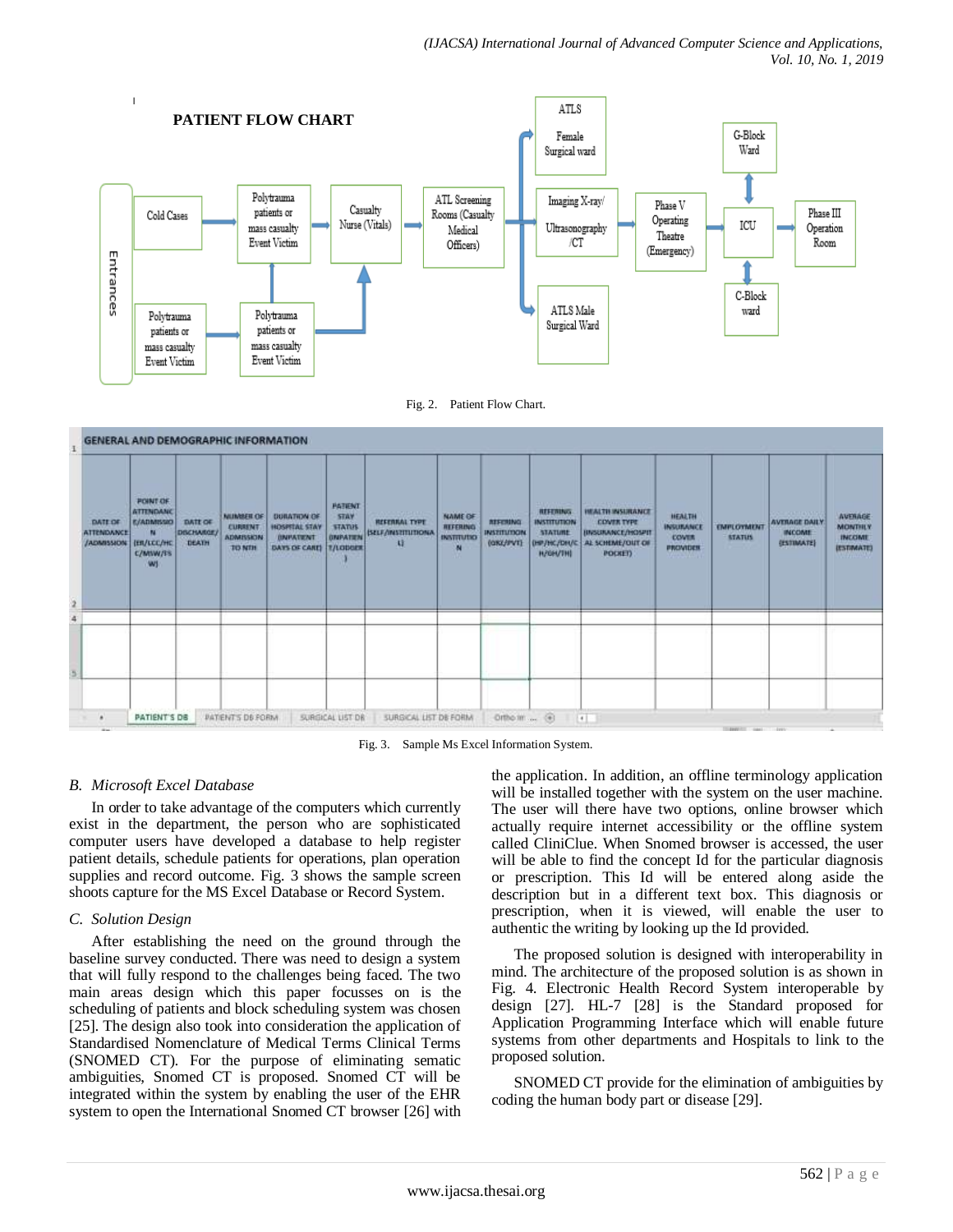

Fig. 4. General System (HER) Architecture.



Fig. 5. Snomed CT Description of Concepts.

Fig. 5 shows the four categories in which a medical concept is divided. First, it's given an Identification number, then, the number is mapped to various terms used to describe this concept. This is followed by the description type and accessibility. Ambiguities arise from the many ways in which a particular concept is described. Clinicians can use this description in diagnosis or prescription. The differences in description can result in misunderstanding thereby leading to wrong interpenetration or even wrong prescription. By providing a Concept Id, each clinician will be in a position to interpret the concept in the same manner.

| SNOMED CT       | English                      | French              | Kinyarwanda       | Swahili             |
|-----------------|------------------------------|---------------------|-------------------|---------------------|
| 271737000       | Anemia                       | Anémie              | Kubura amaraso    | Upungufu wa<br>damu |
| 195967001       | Ashma                        | Asthme              | Asima             |                     |
| 82272006        | Common cald                  |                     |                   | Homa ya mafua       |
| 9826008         | Conjunctivitis               | Conjonctivite       | Indwara z'amaso   |                     |
| 80967001        | Dental caries                | Carie dentaire      |                   |                     |
| 62315008        | Diamhea                      |                     |                   | Kuhara              |
| 7520000         | Fever of unknown<br>origin.  | Fievre              | <b>Umarino</b>    |                     |
| 25374005        | Gastroenteritis              | Gastroenterite      | Kuruka no kuhibwa |                     |
| --<br>399221001 | Genital bleeding<br>vaginal) | Hémorragie génitale | Kina              |                     |
| 25064002        | Headache                     |                     |                   | Kuumwa na           |

Fig. 6. Concept ID Mapped to Decryptions in Different Languages.

Fig. 6 is an except table from a study [30] in which an interface was developed to map Snomed CT Concept IDs into description in different languages. This is very helpful especially for an African set up where English is usually a secondary language.

### IV. DISCUSSION

The interviews and round table discussions held with the stakeholder of the department reviewed discontent with the current system. As indicated by the quantitative finding in Table 1, the department has computers and there is local area network (LAN) though it is limited in terms the extent of coverage. This in itself has seem to raise desire for the clinician to automate the business processes. The patient record which are kept in hardcover books are destroyed every ten years. This then robs the hospital and the patients the much needed patient record history which can be used to track hereditary diseases. The data which is destroyed as per record life span necessitated by lack of storage space, it further makes the country lose credible data which can be used for research purposes. There seem be to also a lack of understanding of what an Electronic Health Record System is, some who have indicated that they are using both paper based and Electronic Health Record System are mistakenly referring to the Excel Data base as EHR. It can further be observed that the scheduling of patients, readiness of important information required before surgery is not adequately handled by the current system. This is affirmed by the fact that 50% are dissatisfied while 42.5% are not sure or uncertain about it. For a department has important as surgery, the personnel must have great confidence in their tools and systems for better patient care provision. The results have also shown that the patient"s records are not very private and secure. The is makes clinicians vulnerable to legal law suits depending on whose hands some patients "record may be found in. Furthermore, the finding shows that 60% of the respondents were not certain of the current manual system"s ability to give accurate required reports.

The MS Excel Database is very inadequate to provide the department with the type of information that may need.

# V. CONCLUSION

The University Teaching Hospital Lusaka Department of Surgery as national referral center and does not have an Electronic Health Record system which can assist in patient record registration, keeping track of disease history and assist in the optimal and efficient utilization of resources such as operating room both scheduling, providing preoperative information and post operation follow up.

It is for this resource that it important that the records of the department should be computerized and standardized.

#### ACKNOWLEDGMENT

We would like to thank the University Teaching Hospital Department of Surgery for giving us the access to sensitive patient records and allowing us to get their views on the current system.